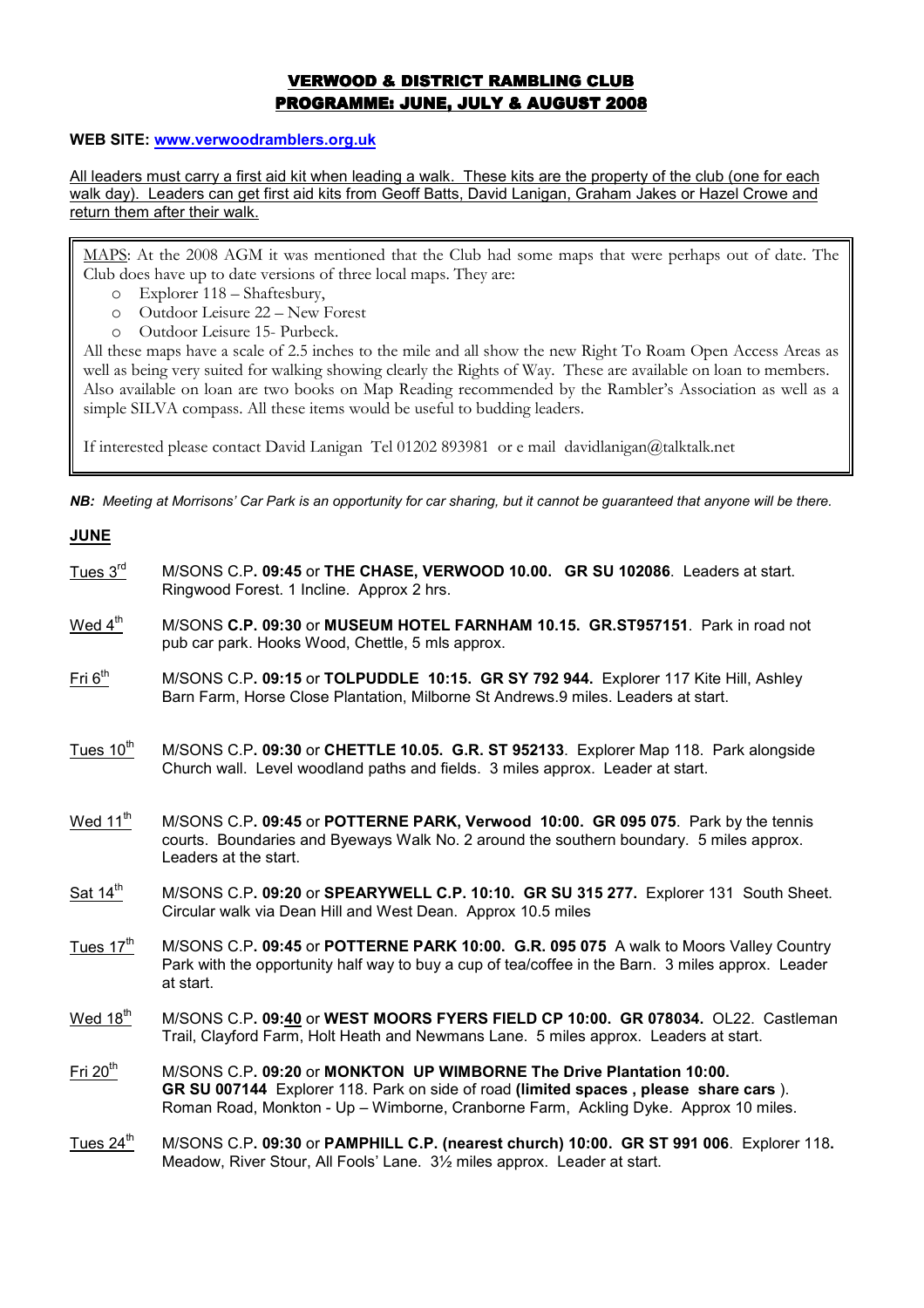Wed  $25<sup>th</sup>$  No walk submitted.

Sat 28<sup>th</sup> M/SONS C.P. 09:00 or the " GINGER PIGGERY " Complex 10:15. GR ST 951 396 (West end of Boyton village – Wylye Valley) Explorer 143 or Landranger 184 (Salisbury) Sherrington, Corton, Heytesbury, Upton Lovell. 10 miles, undulating with fine views. Café, toilet and Farm shop available in Complex after the walk.

> (Directions – proceed West along A36 from Wilton / Salisbury, after bypassing Codford St Peter on the right look for signpost on the left for Corton and Boyton . Turn left along narrow road, cross level crossing, and turn right at  $T$  junction, pass a bus shelter and within 100 yards on the right look for entrance to a group of farm buildings. Turn into Complex and then immediately left and continue to large car park. Park away from buildings.)

## JULY

- Tues  $1<sup>st</sup>$  M/SONS C.P. 09:30 or MANSWOOD PLAY AREA 10:00. GR ST 983 080. Explorer 118. 3 $\frac{1}{2}$ miles approx. Leader at start.
- Wed 2<sup>nd</sup> M/SONS C.P. 09:40 or WEST MOORS BOND AVENUE CP 10:00. GR SU 077 034. OL22. Heath, river plantation. 5½ miles. Leaders at start.
- $Fit 4<sup>th</sup>$  M/SONS C.P. 09:30 or HARDY MONUMENT C.P. 10:30 G.R.SY 613876 Explorer OL15. Black Down, White Hill, Abbotsbury, MacMillan Way (400m ascent), Littlebredy. Approx 9 miles with a 7 mile option, cutting out Abbotsbury for the less "hardy". (N.B. Honesty box parking charge: bring some change.)
- Tues  $8<sup>th</sup>$  No walk submitted.
- Wed 9<sup>th</sup> M/SONS C.P. 09:30 or ANDERTON CP 10:00. GR SU249 058. Forest circular walk. 5 miles.
- Sat 12<sup>th</sup> M/SONS C.P. 09:30 or WHITE MILL NT.C.P. 10:00. GR SY 958 007 Explorer 118 Shapwick, Spetisbury Ring and Middle Dairy. Styles and mud. Approx 9 miles. Leaders at start.
- Tues  $15<sup>th</sup>$  M/SONS C.P. 09:30 or WICK FERRY C.P., Christchurch. 10:00 (Car park charges will apply.). G.R. SZ 156922. Top of Hengistbury Head (coffee optional at Hiker Café). 3½ miles approx.
- Wed 16<sup>th</sup> M/SONS C.P. 09:30 or ANDERWOOD C.P. 10.00. GR SU 248 058. Anderwood Inclosure, North Oakley Inclosure, Mark Ash Wood, Wooson's Hill Inclosure Knightwood Inclosure. Forest walk. 5.5 miles.
- Fri 18<sup>th</sup> M/SONS C.P. 09:30 or COMPTON ABBAS AIRFIELD 10:15. GR ST 892 185. Explorer 118 Melbury Abbas Mill, French Mill Lane, Thro' Shaftesbury, via Castle Hill Melbury Beacon. Hilly. 9 miles approx. Leader at Start.

#### WALKS FOR NEXT PROGRAMME BY WEDNESDAY 23 JULY 2008, PLEASE To the Programme Secretary:

Please also include the relevant two letters in your Grid Reference, eg G.R. SY 904 816 as these are required by those members who use the Ordnance Survey web site to ascertain the start point of the walk. Thank you.

- Tues 22<sup>nd</sup> M/SONS C.P. 9:30 or the WHITE HART P.H. BISHOPSTONE 10:15. GR SU 068258. Explorer 130. Minor road to Throope Manor House, Throope Bottom Cottages, Faulston Davoecote. 3½ miles, two long gradual inclines.
- Wed 23<sup>rd</sup> M/SONS C.P. 09:30 or BURLEY C.P. (opposite the cricket green) 10:00. GR SU 214 029. OL22. Homsley Ridge, Whitten Pond. 5 miles approx.